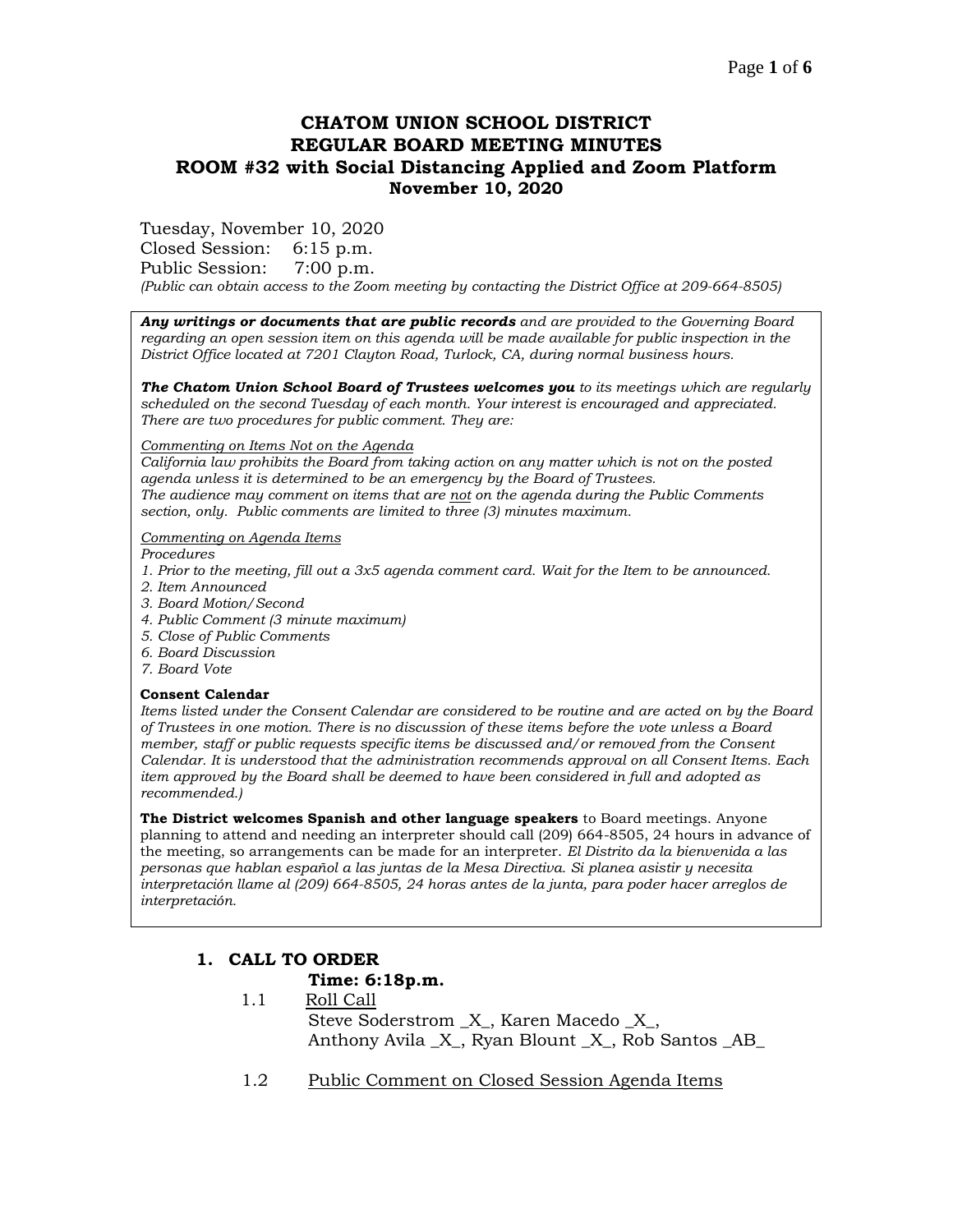1.3 Adjourn to Closed Session APPROVED Motion: Karen Macedo Second: Anthony Avila Vote: Ayes 4 Noes 0 Abstentions 0

# **2. CLOSED SESSION**

*Disclosure of Items Discussed in Closed Session (Gov. Code 54947.7)*

- 2.1 Public Employee Appointment (Gov. Code 54957 and 54954.5 (e)
- 2.2 Public Employees Discipline/Dismissal/Release/Non- reelection/Leaves of Absence/Resignation/Retirements And Resolution Regarding Reduction or Discontinuance of Source (Gov. Code 44949 (e) and Gov. Code 44955)
- 2.3 Possible Litigation
- 2.4 Negotiations
- 2.5 Adjournment Back to Public Session

# **3. OPEN SESSION: CALL TO ORDER**

### **Time: 7:01p.m.**

 3.1 Roll Call Steve Soderstrom \_X\_, Karen Macedo \_X\_, Anthony Avila \_X\_, Ryan Blount \_X\_, Rob Santos \_X\_

## 3.2 Flag Salute

The flag salute was led by Board President, Steve Soderstrom.

# 3.3 Report from Closed Session

The Board accepted

- The resignation of classified employee #11-10-20-01
- The resignation retraction of certificated employee #11-10-20-02
- 3.4 Approval of Agenda APPROVED Motion: Rob Santos Second: Karen Macedo Vote: Ayes 5 Noes 0 Abstentions 0

## **4. CONSENT CALENDAR**

4.1 Board Minutes

- 4.2 Fiscal Services Warrants/Payroll
- 4.3 Declaration of Obsolete Items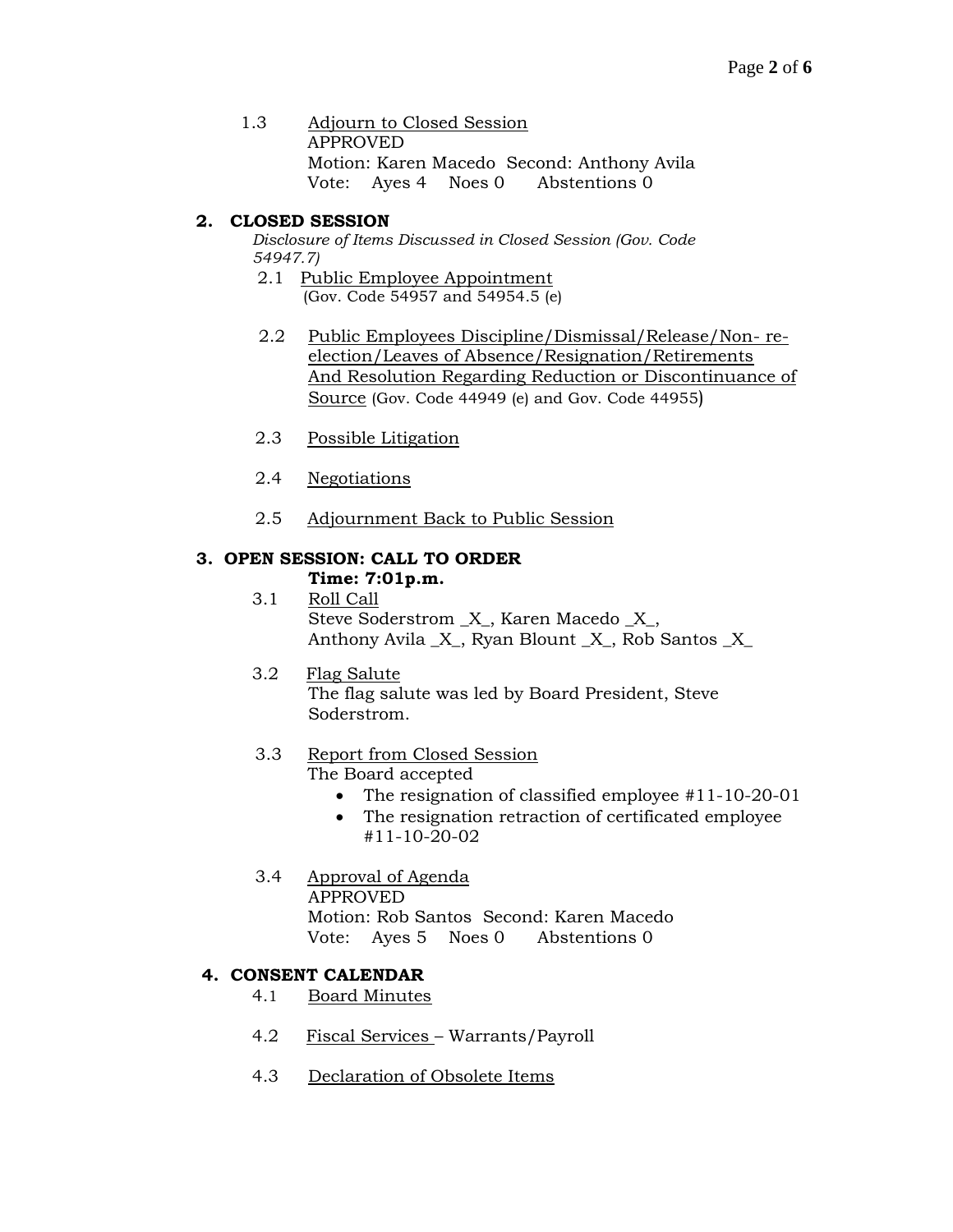4.4 Collection of Developer Fees (if any) APPROVED Motion: Anthony Avila Second: Rob Santos Vote: Ayes 5 Noes 0 Abstentions 0

### **5. PUBLIC COMMENT/RECOGNITION/COMMUNICATION**

Mt. View staff member, Anna Ramirez, expressed her gratitude to the Board, District, and planning committee for approving the few students to attend school in a hybrid model. She feels that everything is working great as it is. She requested and recommends that the District wait at least until after the Holidays to consider reopening to 5 days a week. She stated that the middle school is operating smoothly and the parents who have students attending the hybrid model, show comfort with the 2 days half class onsite learning.

### **6. INFORMATION**

- 6.1 Calendar of Events
- 6.2 Board Financial Summary Report

Business Manager Interim, Veronica Garnica, presented the Board financial summary report. She included the fund balances, income, expenditures and ending balances as of October 31, 2020.

- 6.3 Program Reports:
	- Chatom Elementary School

Mrs. Cruz shared that Chatom is continuing to be successful with the hybrid schedule. It is great to have students back on campus for full days of in person learning twice a week. She thanked staff for doing a great job at making this situation as normal as possible. She reported that there are now daily virtual morning announcements that highlight the monthly character trait, birthdays, reminders, raffles and announcements. Virtual student of the month videos are continuing to be released until schools are able to have a traditional assembly. She also reported that teachers are doing their best to maximize their time with their cohort groups since they are smaller sized classes. Parent/Teacher conferences occurred on November 2nd. Teachers met with parents virtually to discuss their child's academic progress and to answer any questions the parents had. While the PTC carnival was cancelled the raffle was recorded and shared to Chatom families via their social media.

• Mountain View Middle School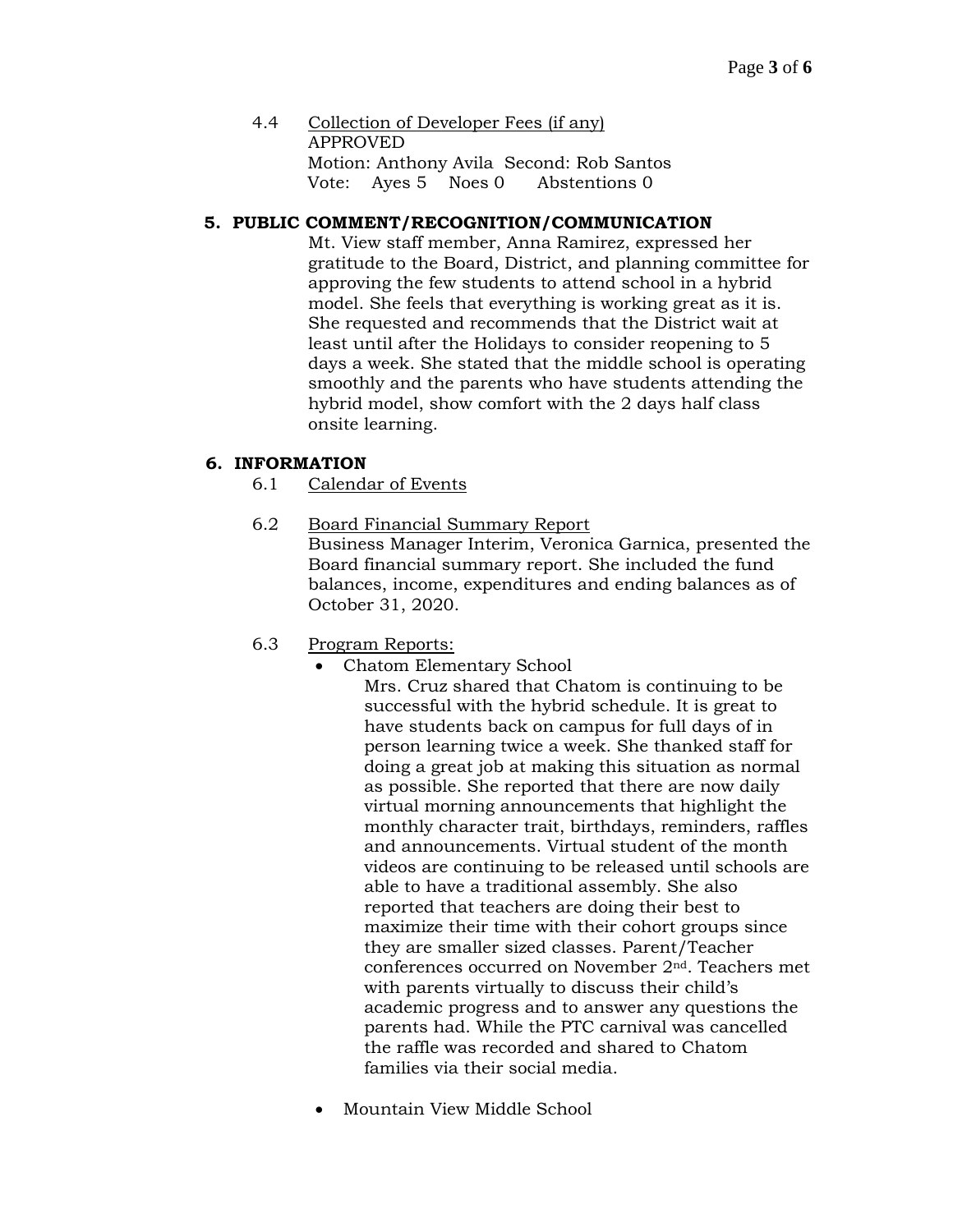Steve Lewis reported that  $7<sup>th</sup>$  and  $8<sup>th</sup>$  grade students returned to school onsite on November 3rd. Social distancing measures have all been put in place and students and staff enjoyed a great first day back. He shared that the District Counselor, Mrs. Machado and Mrs. Noemi have created a google classroom that has been shared to all students to have access to resources on the skills needed to promote mental health. Information to contact counselors for appointments and referrals is also included. Parent/Teacher conferences also occurred at Mt. View on November 2nd. Teachers met with parents virtually. Each Teacher has about 60 students in a day that they serve due to class periods. Mr. Lewis explained that it was a little challenging to coordinate the zoom meetings for that reason, but the turnout was good. He shared that all Mt. View staff are working hard to get things situated to have parents and students feel that everything is set in place.

• Chatom State Preschool

Mrs. Nunes reported that attendance at the Preschool is low due to illnesses related to flu like symptoms. The parent/teacher conferences were also held via zoom. There were a few appointments that needed to be rescheduled because the parent/guardian was unavailable. Mrs. Nunes shared that the Board approved the QRIS (Quality Rating Improvement System). Last year Chatom State Preschool was monitored through the QRIS program. They received tier 5 which is the highest level you can receive. The Preschool will be receiving its grant award this year.

### • Chatom Union School District

Mrs. Olvera thanked the PTC and Kristen Santos for organizing the Halloween raffle. The PTC provided "Spook Grams" as a fun activity for students. Spook Gram messages and candy were sent to students and staff throughout the month of October. A safety inspection team from the Stanislaus County Sherriff Department walked both campuses to inspect safety procedures and facilities. A full report will be submitted to the District and the information will be shared with the safety committee to be considered as part of the annual safety plan revision that is reviewed by Steve Lewis. Mrs. Olvera reviewed COVID-19 communication procedures to the Board. Communication is sent anytime there is a known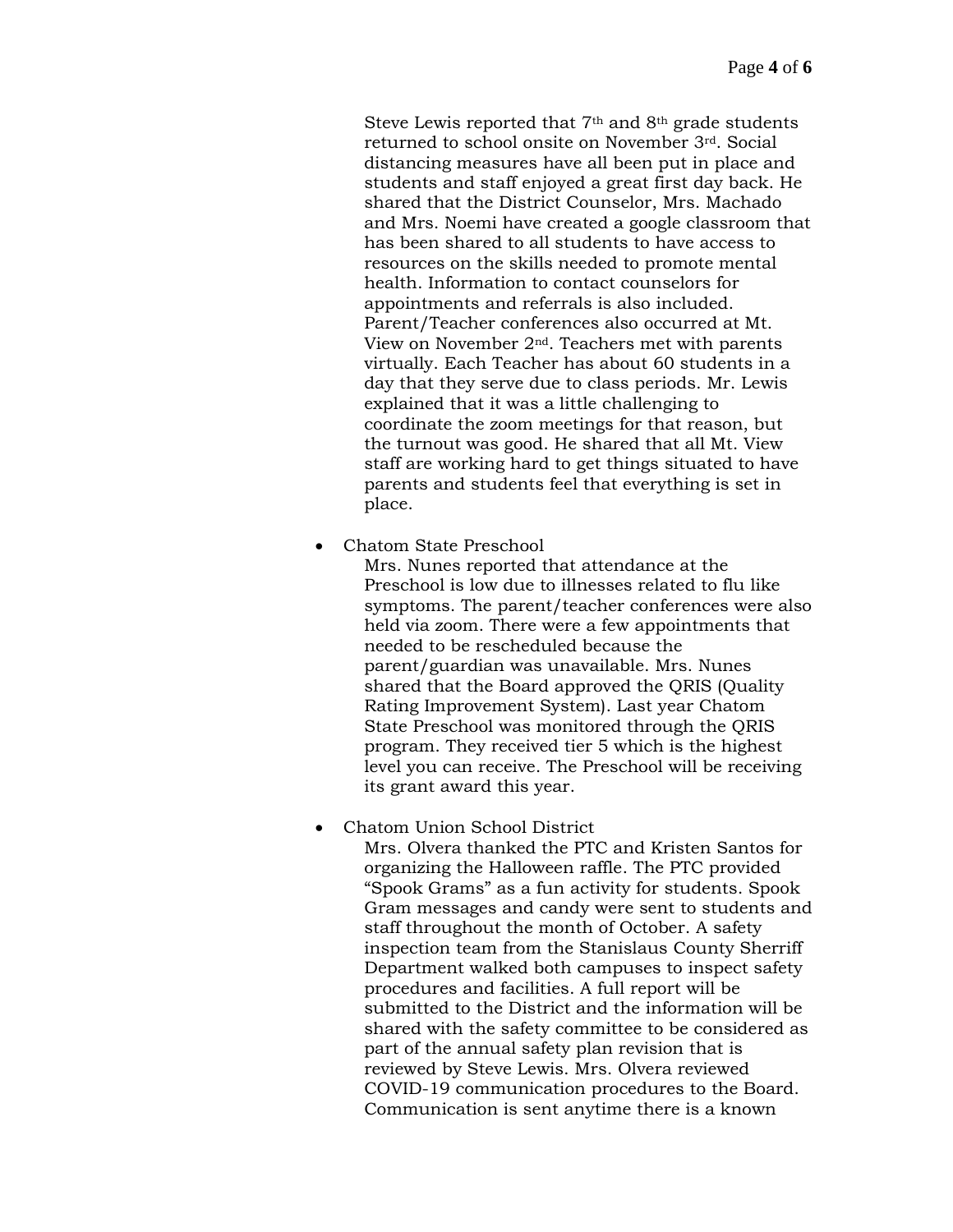positive case or known exposure. The Stanislaus County Health Agency continues to guide the District on all the steps involving a known positive case. The Health Agency is contacted, and they inform us if it is considered a risk and if communication or further action is required. Mrs. Olvera reported that from October 5th- November 5th, there have been two known cases from the same family which resulted in quarantining a 5th grade cohort and an 8th grade cohort. She also shared that there was one presumed positive case that did not result in action because they were not on site during the infectious period. Since October 5th all staff are getting COVID tested every eight weeks as a requirement.

## **7. ACTION**

- 7.1 Consider Nominations to CSBA's Delegate Assembly Motion dies for lack of nomination.
- 7.2 Consider Approval of a Variable Term Waiver Request for the Speech and Language Pathologist APPROVED Motion: Anthony Avila Second: Rob Santos Vote: Ayes 5 Noes 0 Abstentions 0
- 7.3 Consider Approval of Temporary .25 FTE Certificated Support for Learning Loss Mitigation APPROVED Motion: Karen Macedo Second: Rob Santos Vote: Ayes 5 Noes 0 Abstentions 0
- 7.4 Consider Approval of Vinyl Flooring Bid for Chatom Elementary and Mountain View Middle School to Increase Sanitation Due to COVID-19 The Board approved Arrow Flooring for the District vinyl flooring bid APPROVED Motion: Anthony Avila Second: Karen Macedo Vote: Ayes 5 Noes 0 Abstentions 0
- 7.5 Consider Approval of HVAC Cafeteria System at Chatom Elementary to Replace Swamp Coolers to Increase Filtration Due to COVID-19 The Board approved Sawyers Heating & AC for the replacement of swamp coolers in the Chatom cafeteria APPROVED Motion: Rob Santos Second: Karen Macedo Vote: Ayes 5 Noes 0 Abstentions 0